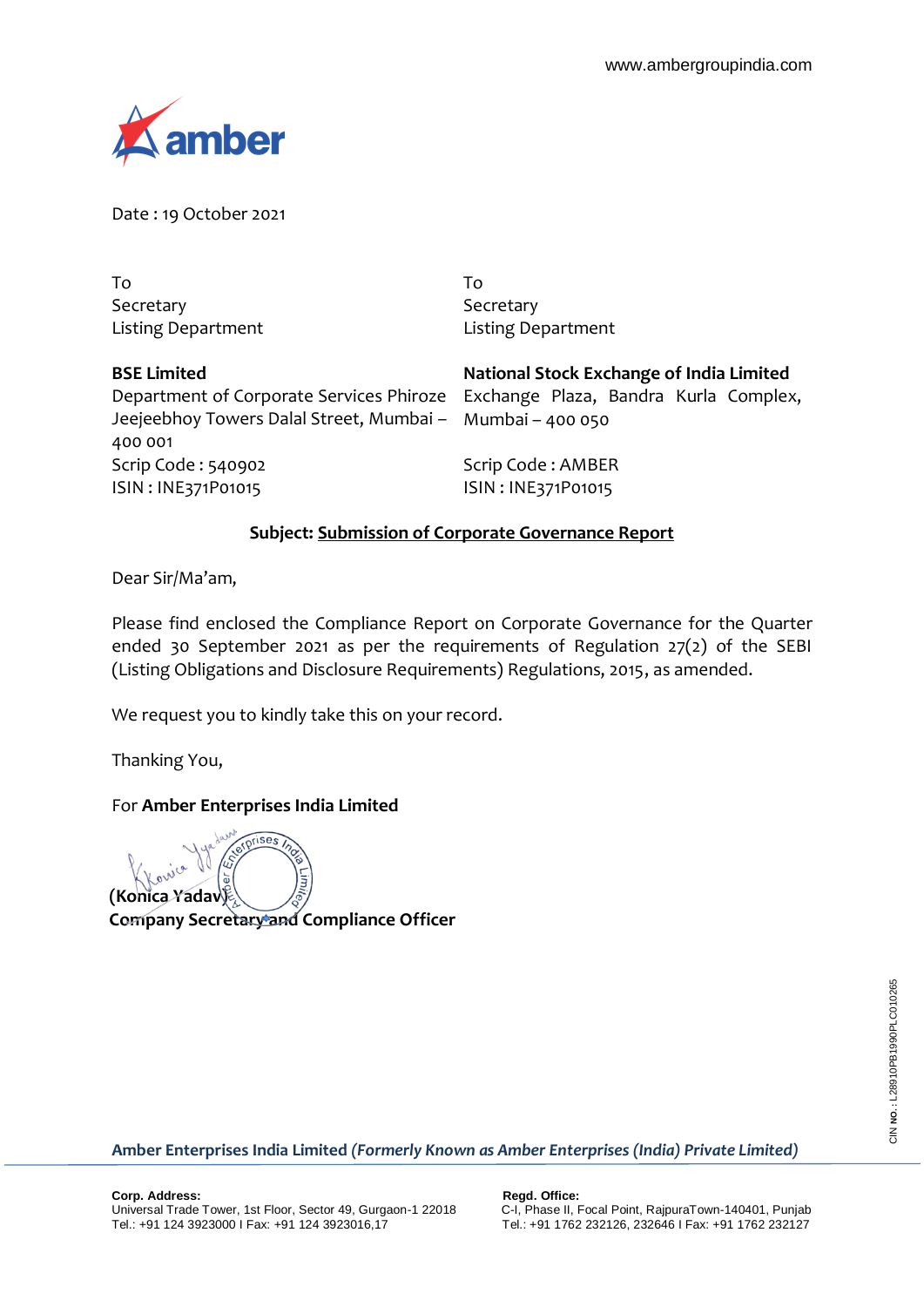| <b>General information about company</b>                       |                                 |
|----------------------------------------------------------------|---------------------------------|
| Scrip code                                                     | 540902                          |
| NSE Symbol                                                     | <b>AMBER</b>                    |
| MSEI Symbol                                                    | <b>NOTLISTED</b>                |
| <b>ISIN</b>                                                    | INE371P01015                    |
| Name of the entity                                             | AMBER ENTERPRISES INDIA LIMITED |
| Date of start of financial year                                | 01-04-2021                      |
| Date of end of financial year                                  | 31-03-2022                      |
| <b>Reporting Quarter</b>                                       | Half Yearly                     |
| Date of Report                                                 | 30-09-2021                      |
| Risk management committee                                      | Applicable                      |
| Market Capitalisation as per immediate previous Financial Year | Top 500 listed entities         |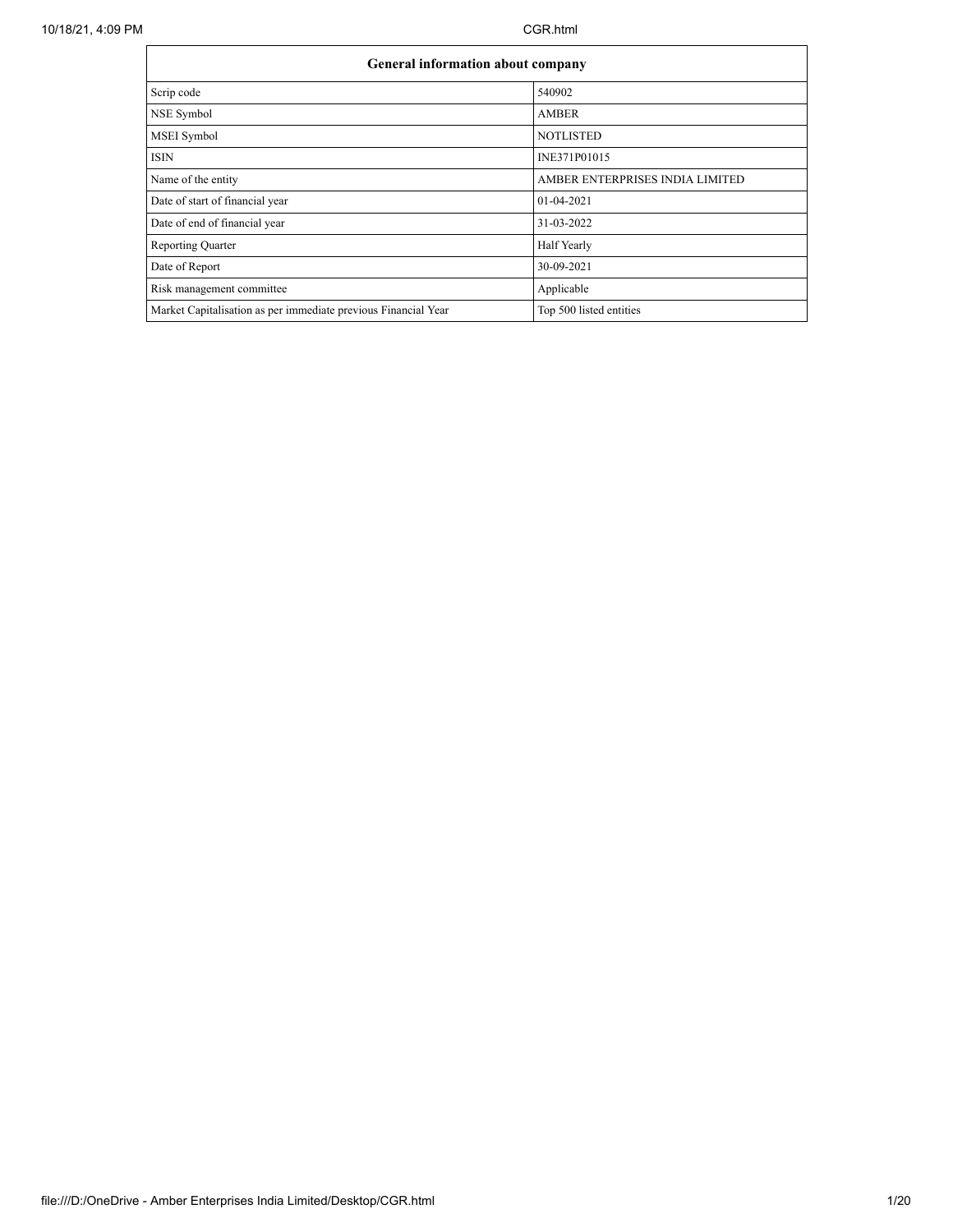#### **Annexure I**

### **Annexure I to be submitted by listed entity on quarterly basis**

### **I. Composition of Board of Directors**

|                                     |                   |            |                                                |                            |                            |                          | Disclosure of notes on composition of board of directors explanatory                                 |                                             |                                          |                                                           |                      |                                            |                                                                                                                                                |                                                                                                                                                                      |                                                                                                                                                                          |                                                                                                                                                                                                            |  |
|-------------------------------------|-------------------|------------|------------------------------------------------|----------------------------|----------------------------|--------------------------|------------------------------------------------------------------------------------------------------|---------------------------------------------|------------------------------------------|-----------------------------------------------------------|----------------------|--------------------------------------------|------------------------------------------------------------------------------------------------------------------------------------------------|----------------------------------------------------------------------------------------------------------------------------------------------------------------------|--------------------------------------------------------------------------------------------------------------------------------------------------------------------------|------------------------------------------------------------------------------------------------------------------------------------------------------------------------------------------------------------|--|
|                                     |                   |            |                                                |                            |                            |                          |                                                                                                      |                                             |                                          | Whether the listed entity has a Regular Chairperson   Yes |                      |                                            |                                                                                                                                                |                                                                                                                                                                      |                                                                                                                                                                          |                                                                                                                                                                                                            |  |
|                                     |                   |            |                                                |                            |                            |                          |                                                                                                      |                                             |                                          | Whether Chairperson is related to MD or CEO Yes           |                      |                                            |                                                                                                                                                |                                                                                                                                                                      |                                                                                                                                                                          |                                                                                                                                                                                                            |  |
| of the<br>ctor                      | PAN               | <b>DIN</b> | Category 1<br>of directors                     | Category 2<br>of directors | Category 3<br>of directors | Date<br>of<br>Birth      | Whether<br>special<br>resolution<br>passed?<br>[Refer Reg.<br>$17(1A)$ of<br>Listing<br>Regulations] | Date of<br>passing<br>special<br>resolution | <b>Initial Date</b><br>of<br>appointment | Date of Re-<br>appointment                                | Date of<br>cessation | Tenure<br>of<br>director<br>(in<br>months) | No of<br>Directorship<br>in listed<br>entities<br>including<br>this listed<br>entity (Refer<br>Regulation<br>17A of<br>Listing<br>Regulations) | No of<br>Independent<br>Directorship<br>in listed<br>entities<br>including<br>this listed<br>entity<br>(Refer<br>Regulation<br>$17A(1)$ of<br>Listing<br>Regulations | Number of<br>memberships<br>in Audit/<br>Stakeholder<br>Committee(s)<br>including this<br>listed entity<br>(Refer<br>Regulation<br>$26(1)$ of<br>Listing<br>Regulations) | No of post<br>of<br>Chairperson<br>in Audit/<br>Stakeholder<br>Committee<br>held in listed<br>entities<br>including<br>this listed<br>entity (Refer<br>Regulation<br>$26(1)$ of<br>Listing<br>Regulations) |  |
| R<br>Ŧ                              | AMWPS9504P        | 00259632   | Executive<br>Director                          | Chairperson CEO            |                            | $28 -$<br>$05 -$<br>1975 | NA                                                                                                   |                                             | 01-10-2004                               | 25-08-2017                                                |                      |                                            |                                                                                                                                                | $\boldsymbol{0}$                                                                                                                                                     |                                                                                                                                                                          | $\bf{0}$                                                                                                                                                                                                   |  |
| T<br>$\mathbf{I}$                   | <b>BTFPS8409E</b> | 02023964   | Executive<br>Director                          | Not<br>Applicable          | MD                         | $01 -$<br>$05 -$<br>1978 | NA                                                                                                   |                                             | 01-01-2008                               | 25-08-2017                                                |                      | 60                                         |                                                                                                                                                | $\mathbf{0}$                                                                                                                                                         |                                                                                                                                                                          | $\mathbf{0}$                                                                                                                                                                                               |  |
| J <sub>J</sub><br>١R<br><b>AWAT</b> | AWAPS6783N        | 02224299   | Non-<br>Executive -<br>Nominee<br>Director     | Not<br>Applicable          |                            | $31 -$<br>$12 -$<br>1972 | <b>NA</b>                                                                                            |                                             | 12-01-2017                               | 12-01-2017                                                |                      |                                            |                                                                                                                                                | $\boldsymbol{0}$                                                                                                                                                     |                                                                                                                                                                          | $\theta$                                                                                                                                                                                                   |  |
| H<br>$\overline{R}$<br>A            | AAGPA1416Q        | 00446339   | Non-<br>Executive -<br>Independent<br>Director | Not<br>Applicable          | Shareholder<br>Director    | $29 -$<br>$05 -$<br>1946 | Yes                                                                                                  | $23 - 08$<br>2019                           | 20-09-2017                               | 23-08-2019                                                |                      | 60                                         |                                                                                                                                                | $\overline{4}$                                                                                                                                                       | 5                                                                                                                                                                        | $\overline{4}$                                                                                                                                                                                             |  |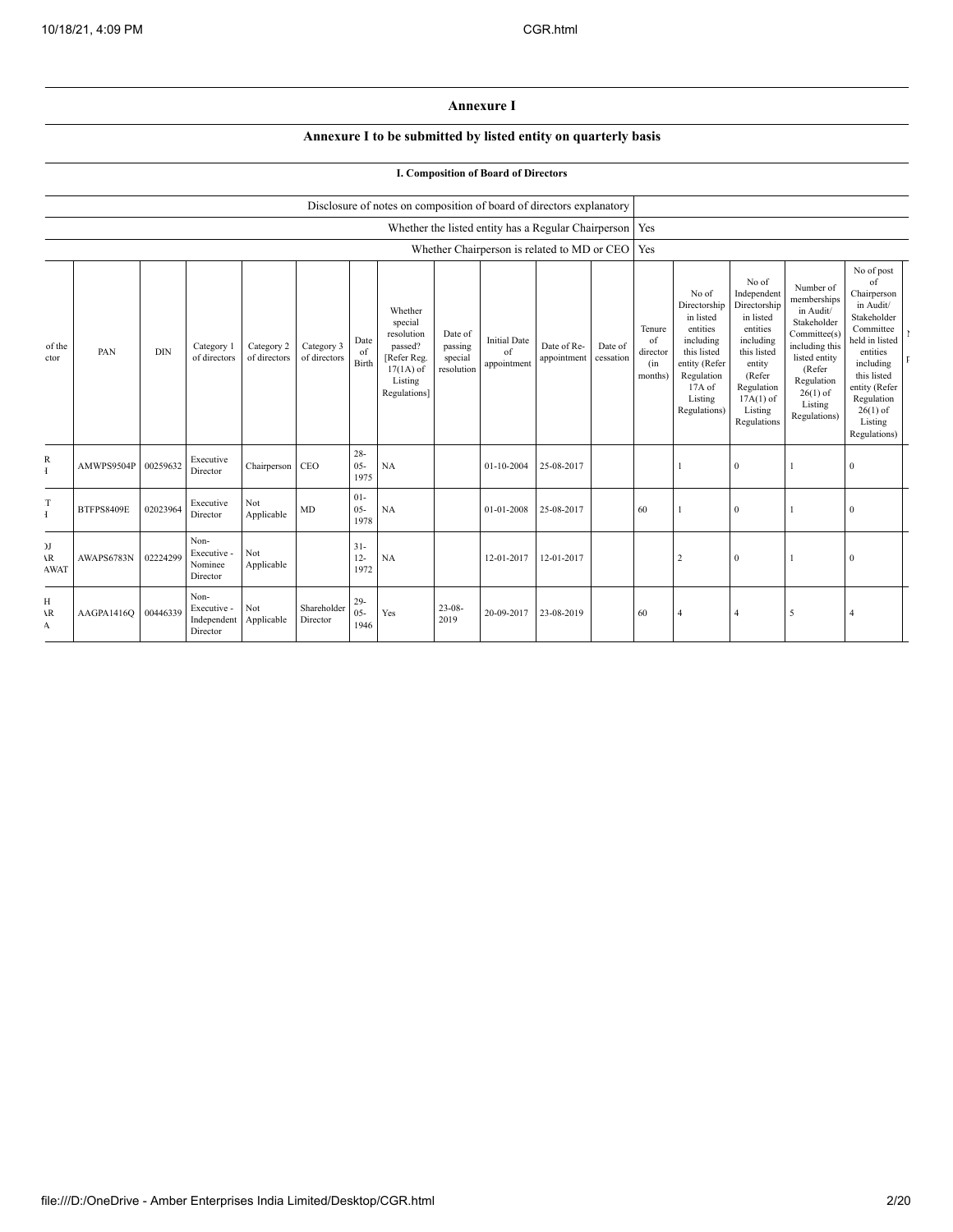|    |                     | L. Composition of Doard of Directors |                     |            |                                                |                               |                            |                          |                                                                                                      |                                             |                                          |                            |                      |                                            |                                                                                                                                                |                                                                                                                                                                      |                                                                                      |
|----|---------------------|--------------------------------------|---------------------|------------|------------------------------------------------|-------------------------------|----------------------------|--------------------------|------------------------------------------------------------------------------------------------------|---------------------------------------------|------------------------------------------|----------------------------|----------------------|--------------------------------------------|------------------------------------------------------------------------------------------------------------------------------------------------|----------------------------------------------------------------------------------------------------------------------------------------------------------------------|--------------------------------------------------------------------------------------|
|    |                     |                                      |                     |            |                                                |                               |                            |                          | Disclosure of notes on composition of board of directors explanatory                                 |                                             |                                          |                            |                      |                                            |                                                                                                                                                |                                                                                                                                                                      |                                                                                      |
|    |                     |                                      |                     |            |                                                |                               |                            |                          | Whether the listed entity has a Regular Chairperson                                                  |                                             |                                          |                            |                      |                                            |                                                                                                                                                |                                                                                                                                                                      |                                                                                      |
| Sr | Title<br>(Mr<br>Ms) | Name of the<br>Director              | PAN                 | <b>DIN</b> | Category 1<br>of directors                     | Category 2<br>of<br>directors | Category 3<br>of directors | Date<br>of<br>Birth      | Whether<br>special<br>resolution<br>passed?<br>[Refer Reg.<br>$17(1A)$ of<br>Listing<br>Regulations] | Date of<br>passing<br>special<br>resolution | <b>Initial Date</b><br>of<br>appointment | Date of Re-<br>appointment | Date of<br>cessation | Tenure<br>of<br>director<br>(in<br>months) | No of<br>Directorship<br>in listed<br>entities<br>including<br>this listed<br>entity (Refer<br>Regulation<br>17A of<br>Listing<br>Regulations) | No of<br>Independent<br>Directorship<br>in listed<br>entities<br>including<br>this listed<br>entity<br>(Refer<br>Regulation<br>$17A(1)$ of<br>Listing<br>Regulations | $\mathbf n$<br>$\mathop{\rm c}\limits^{\mathbb{S}}$<br>$\rm \dot{m}$<br>$\, {\bf F}$ |
| 5  | Ms                  | <b>SUDHA</b><br>PILLAI               | AENPP4151N 02263950 |            | Non-<br>Executive -<br>Independent<br>Director | Not<br>Applicable             | Shareholder<br>Director    | $01-$<br>$05 -$<br>1950  | <b>NA</b>                                                                                            |                                             | 20-09-2017                               | 23-08-2019                 |                      | 60                                         | $\overline{4}$                                                                                                                                 | 3                                                                                                                                                                    |                                                                                      |
| 6  | Mr                  | <b>SATWINDER</b><br><b>SINGH</b>     | ACAPS5953J          | 00164903   | Non-<br>Executive -<br>Independent<br>Director | Not<br>Applicable             | Shareholder<br>Director    | $06 -$<br>$07 -$<br>1964 | NA                                                                                                   |                                             | 20-09-2017                               | 23-08-2019                 |                      | 60                                         |                                                                                                                                                |                                                                                                                                                                      |                                                                                      |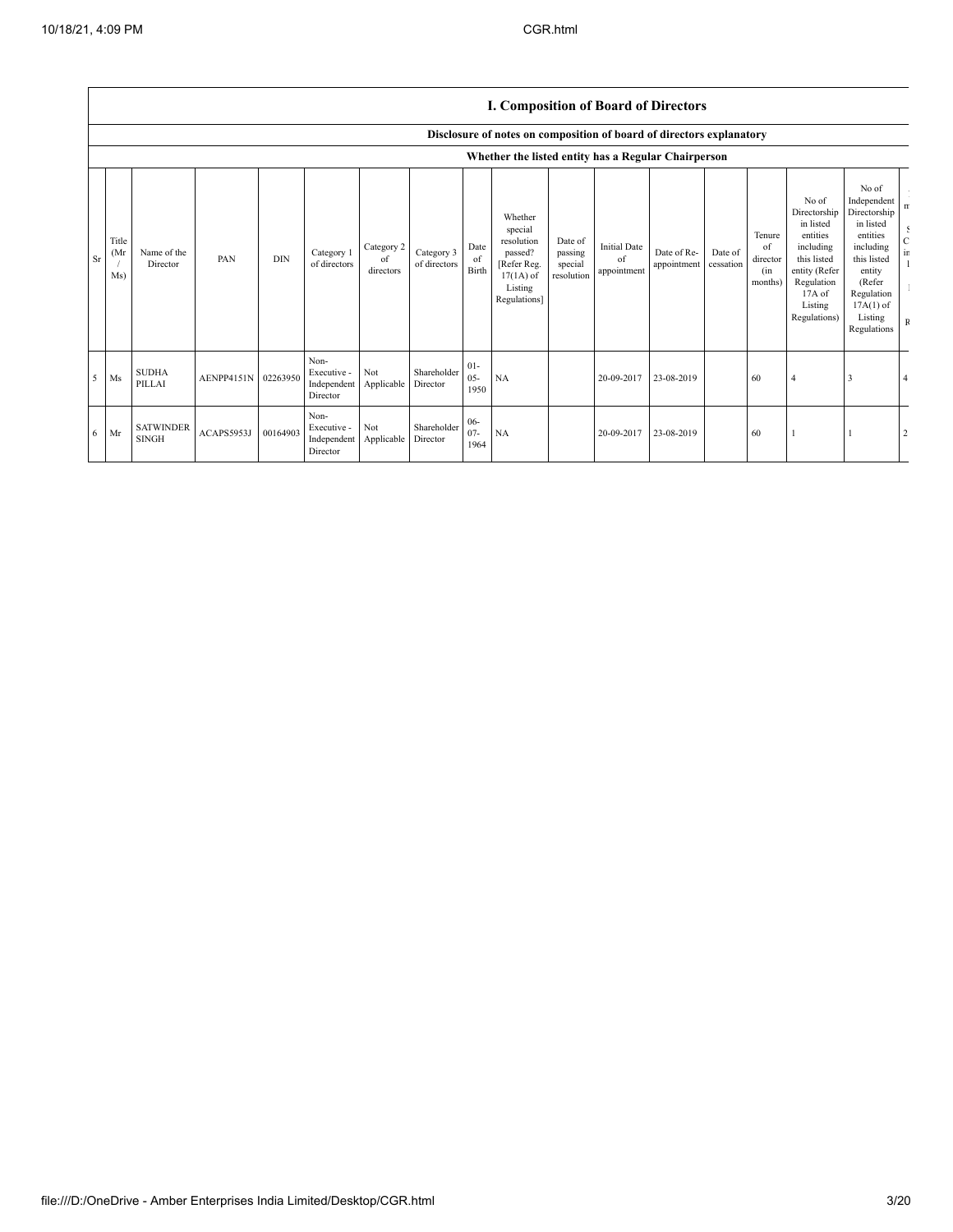|                | <b>Audit Committee Details</b> |                              |                                         |             |            |  |  |
|----------------|--------------------------------|------------------------------|-----------------------------------------|-------------|------------|--|--|
|                |                                | Yes                          |                                         |             |            |  |  |
| Sr             | <b>DIN</b><br>Number           | Date of<br>Cessation         | Remarks                                 |             |            |  |  |
|                | 00446339                       | <b>GIRISH KUMAR</b><br>AHUJA | Non-Executive - Independent<br>Director | Chairperson | 20-09-2017 |  |  |
| $\overline{c}$ | 00164903                       | <b>SATWINDER SINGH</b>       | Non-Executive - Independent<br>Director | Member      | 20-09-2017 |  |  |
| 3              | 02263950                       | SUDHA PILLAI                 | Non-Executive - Independent<br>Director | Member      | 26-09-2017 |  |  |
| 4              | 00259632                       | <b>JASBIR SINGH</b>          | <b>Executive Director</b>               | Member      | 20-09-2017 |  |  |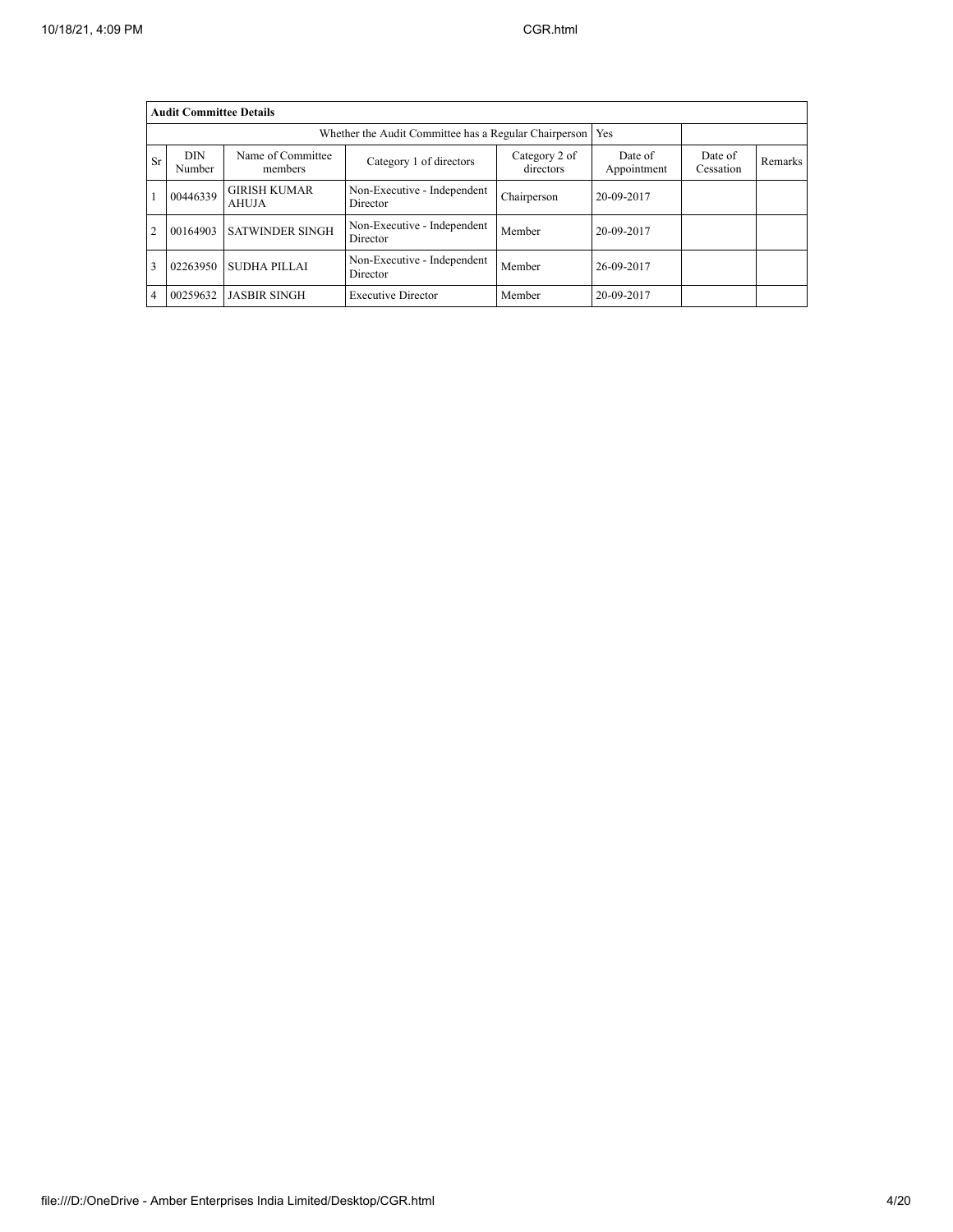|           | Nomination and remuneration committee |                                                                                   |                                         |                        |                      |                |  |  |  |  |  |
|-----------|---------------------------------------|-----------------------------------------------------------------------------------|-----------------------------------------|------------------------|----------------------|----------------|--|--|--|--|--|
|           |                                       | Whether the Nomination and remuneration committee has a Regular Chairperson   Yes |                                         |                        |                      |                |  |  |  |  |  |
| <b>Sr</b> | <b>DIN</b><br>Number                  | Name of Committee<br>members                                                      | Category 2 of<br>directors              | Date of<br>Appointment | Date of<br>Cessation | <b>Remarks</b> |  |  |  |  |  |
|           |                                       | 00164903 SATWINDER SINGH                                                          | Non-Executive - Independent<br>Director | Chairperson            | 20-09-2017           |                |  |  |  |  |  |
|           | 00446339                              | <b>GIRISH KUMAR</b><br><b>AHUJA</b>                                               | Non-Executive - Independent<br>Director | Member                 | 20-09-2017           |                |  |  |  |  |  |
|           | 02224299                              | <b>MANOJ KUMAR</b><br><b>SEHRAWAT</b>                                             | Non-Executive - Nominee<br>Director     | Member                 | 20-09-2017           |                |  |  |  |  |  |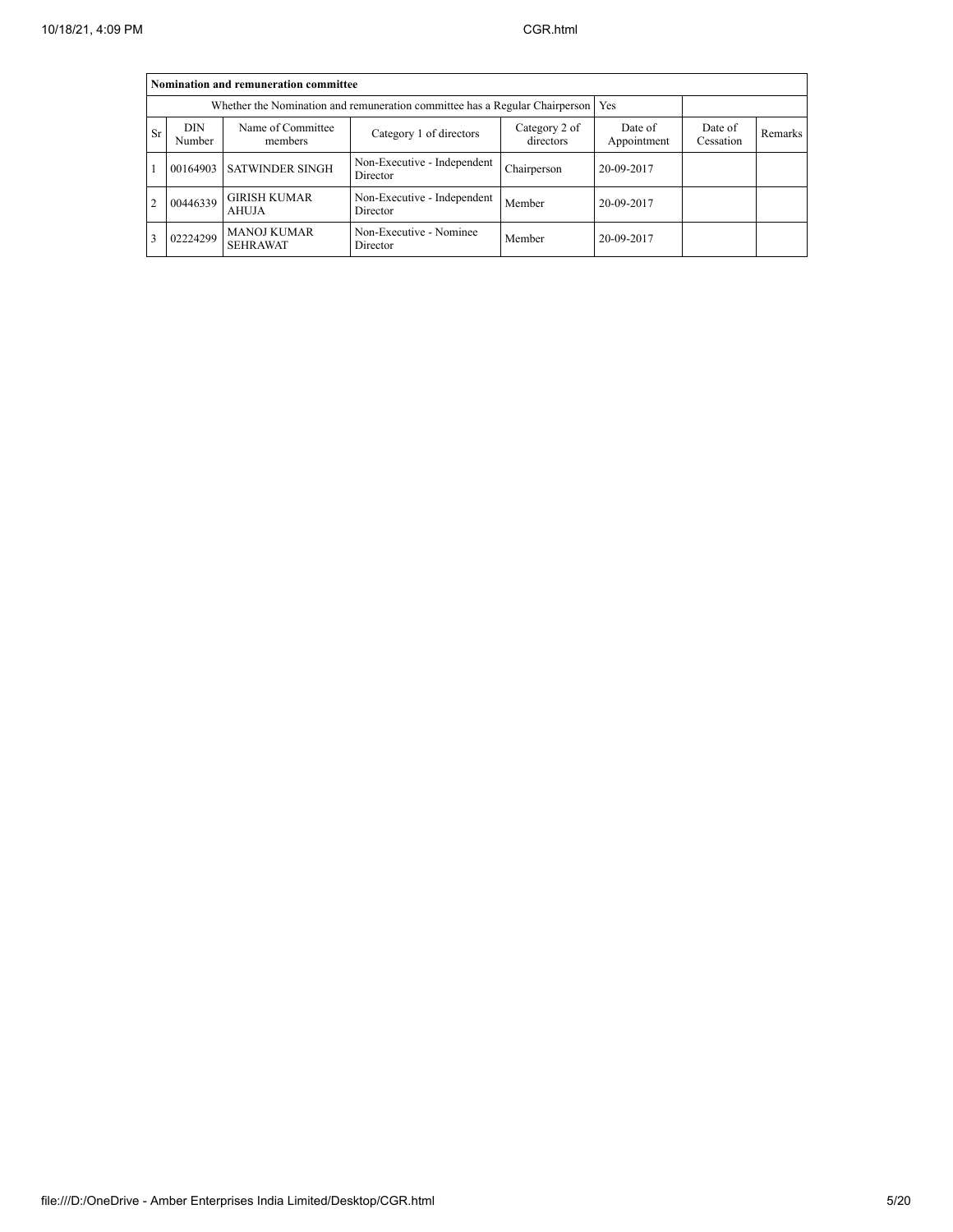|                                                                                                                                                                                   | <b>Stakeholders Relationship Committee</b> |                                       |                                         |             |            |  |  |  |  |  |  |
|-----------------------------------------------------------------------------------------------------------------------------------------------------------------------------------|--------------------------------------------|---------------------------------------|-----------------------------------------|-------------|------------|--|--|--|--|--|--|
|                                                                                                                                                                                   |                                            |                                       |                                         |             |            |  |  |  |  |  |  |
| Name of Committee<br><b>DIN</b><br>Date of<br>Category 2 of<br>Date of<br>-Sr<br>Category 1 of directors<br>Remarks<br>directors<br>Appointment<br>Number<br>Cessation<br>members |                                            |                                       |                                         |             |            |  |  |  |  |  |  |
|                                                                                                                                                                                   |                                            | 00164903 SATWINDER SINGH              | Non-Executive - Independent<br>Director | Chairperson | 20-09-2017 |  |  |  |  |  |  |
| $\overline{c}$                                                                                                                                                                    | 02224299                                   | <b>MANOJ KUMAR</b><br><b>SEHRAWAT</b> | Non-Executive - Nominee<br>Director     | Member      | 20-09-2017 |  |  |  |  |  |  |
|                                                                                                                                                                                   | 02023964                                   | <b>DALJIT SINGH</b>                   | <b>Executive Director</b>               | Member      | 20-09-2017 |  |  |  |  |  |  |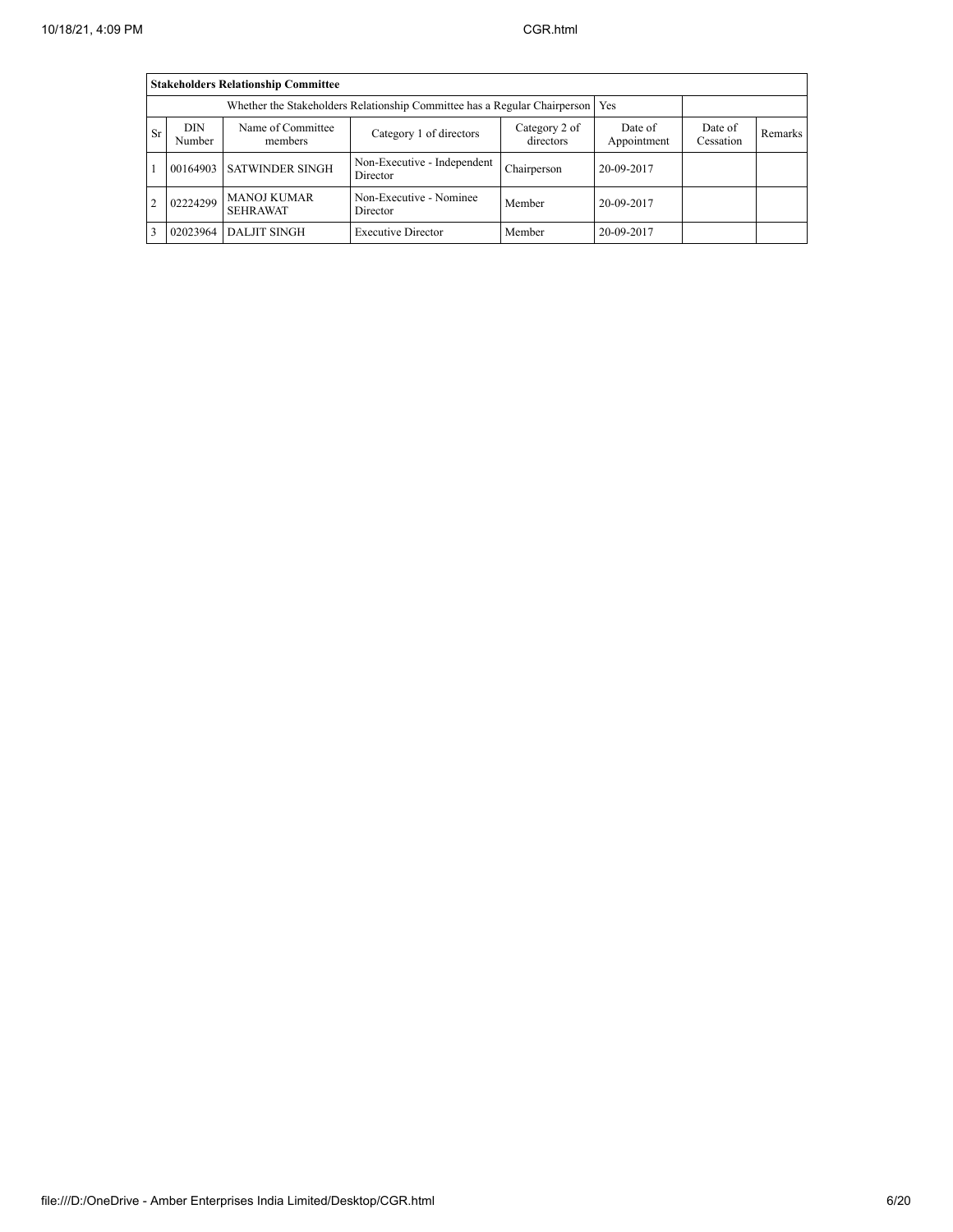|                                                                                                  | <b>Risk Management Committee</b>                                                     |                              |                                                                 |                      |            |  |  |  |  |  |  |
|--------------------------------------------------------------------------------------------------|--------------------------------------------------------------------------------------|------------------------------|-----------------------------------------------------------------|----------------------|------------|--|--|--|--|--|--|
|                                                                                                  |                                                                                      |                              | Whether the Risk Management Committee has a Regular Chairperson |                      | Yes        |  |  |  |  |  |  |
| Sr                                                                                               | <b>DIN</b><br>Number                                                                 | Name of Committee<br>members | Date of<br>Appointment                                          | Date of<br>Cessation | Remarks    |  |  |  |  |  |  |
|                                                                                                  | 00446339                                                                             | <b>GIRISH KUMAR</b><br>AHUJA | Non-Executive - Independent<br>Director                         | Chairperson          | 22-05-2021 |  |  |  |  |  |  |
| $\overline{c}$                                                                                   | 00164903                                                                             | <b>SATWINDER SINGH</b>       | Non-Executive - Independent<br>Director                         | Member               | 22-05-2021 |  |  |  |  |  |  |
| Non-Executive - Independent<br>SUDHA PILLAI<br>3<br>02263950<br>22-05-2021<br>Member<br>Director |                                                                                      |                              |                                                                 |                      |            |  |  |  |  |  |  |
| 4                                                                                                | <b>JASBIR SINGH</b><br>00259632<br><b>Executive Director</b><br>22-05-2021<br>Member |                              |                                                                 |                      |            |  |  |  |  |  |  |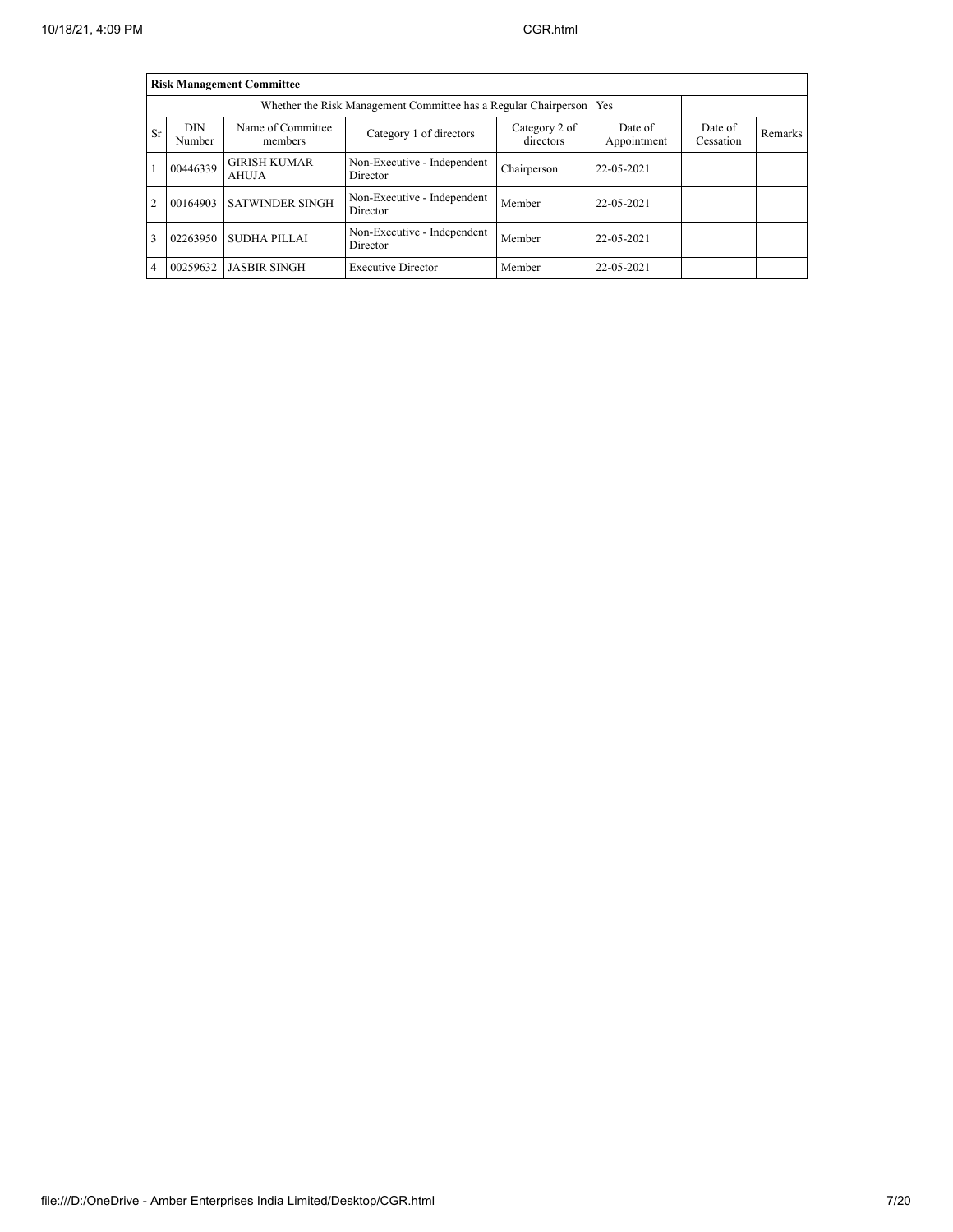|                | <b>Corporate Social Responsibility Committee</b> |                                       |                                                                                 |                        |                      |         |  |  |  |  |  |
|----------------|--------------------------------------------------|---------------------------------------|---------------------------------------------------------------------------------|------------------------|----------------------|---------|--|--|--|--|--|
|                |                                                  |                                       | Whether the Corporate Social Responsibility Committee has a Regular Chairperson |                        | Yes                  |         |  |  |  |  |  |
| Sr             | <b>DIN</b><br>Number                             | Name of Committee<br>members          | Category 2 of<br>directors                                                      | Date of<br>Appointment | Date of<br>Cessation | Remarks |  |  |  |  |  |
|                | 02263950                                         | SUDHA PILLAI                          | Non-Executive - Independent<br>Director                                         | Chairperson            | 20-09-2017           |         |  |  |  |  |  |
| $\overline{c}$ | 00259632                                         | <b>JASBIR SINGH</b>                   | <b>Executive Director</b>                                                       | Member                 | 20-09-2017           |         |  |  |  |  |  |
| 3              | 02023964                                         | <b>DALJIT SINGH</b>                   | <b>Executive Director</b>                                                       | Member                 | 20-09-2017           |         |  |  |  |  |  |
| 4              | 02224299                                         | <b>MANOJ KUMAR</b><br><b>SEHRAWAT</b> | Non-Executive - Nominee<br>Director                                             | Member                 | 20-09-2017           |         |  |  |  |  |  |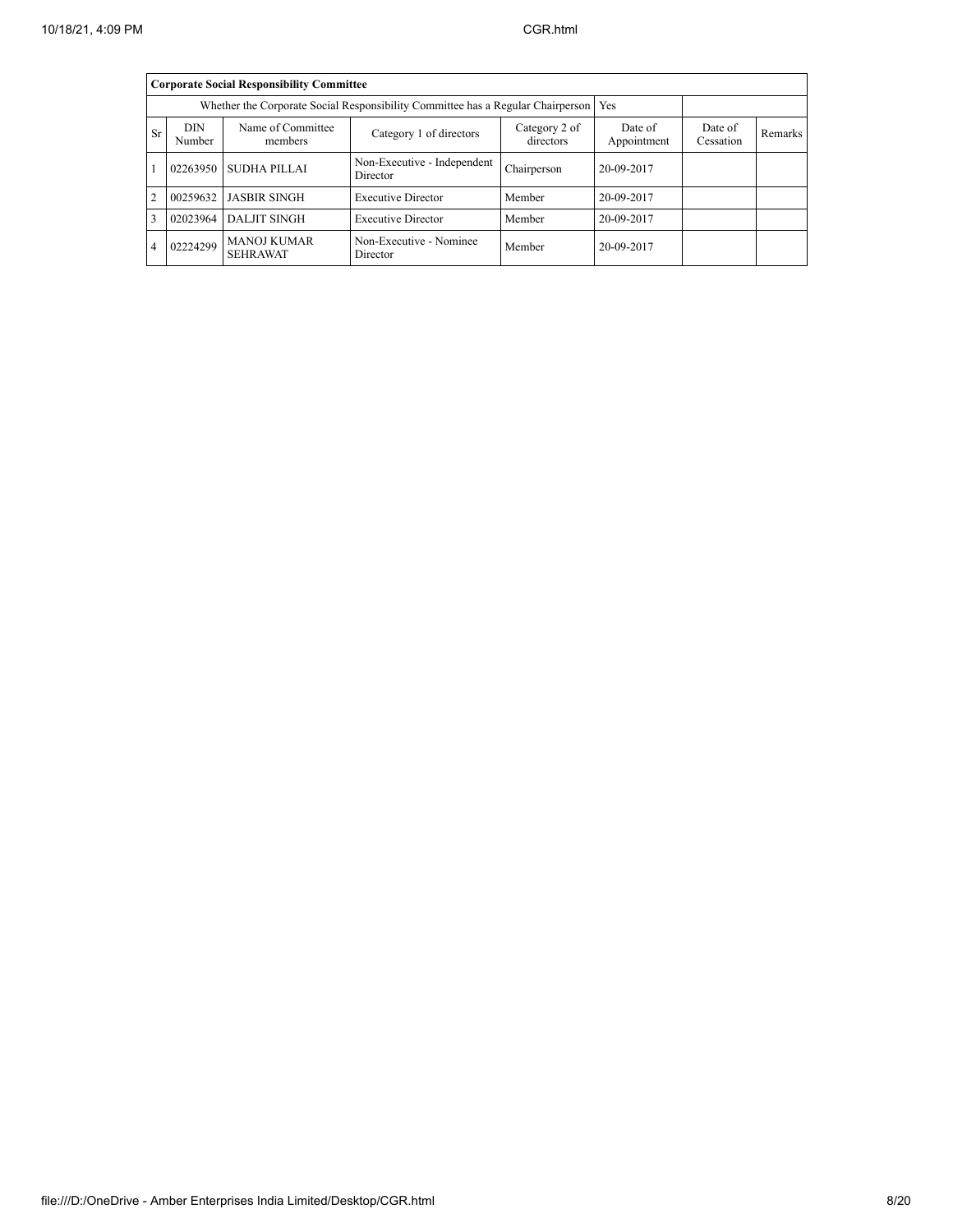| <b>Other Committee</b> |                                                                                                                         |  |  |  |  |  |  |  |  |
|------------------------|-------------------------------------------------------------------------------------------------------------------------|--|--|--|--|--|--|--|--|
|                        | Sr DIN Number Name of Committee members Name of other committee Category 1 of directors Category 2 of directors Remarks |  |  |  |  |  |  |  |  |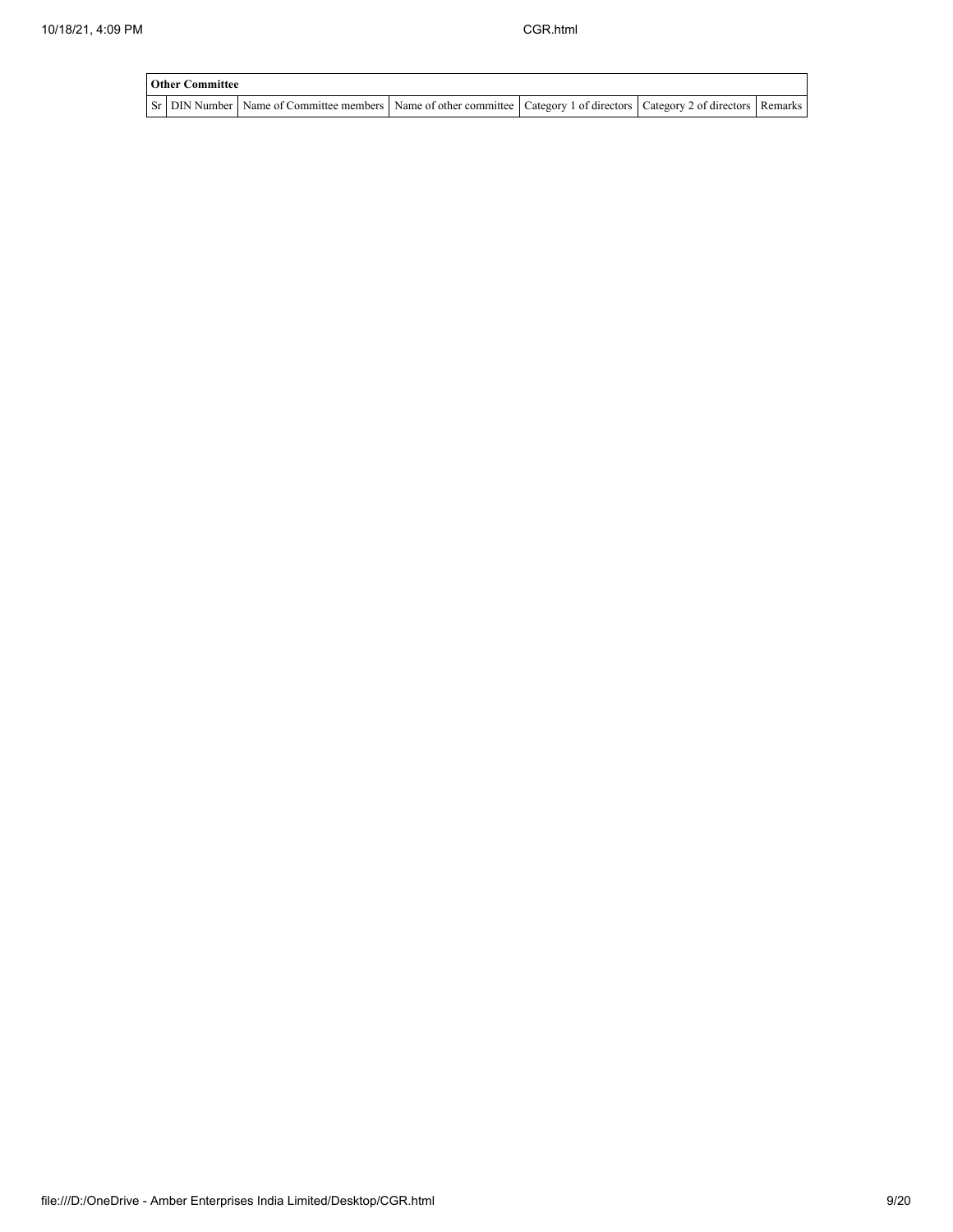|                |                                                                |                                                             |                                                                      | Annexure 1                            |                                                     |                                                                      |                                                                        |  |  |  |  |
|----------------|----------------------------------------------------------------|-------------------------------------------------------------|----------------------------------------------------------------------|---------------------------------------|-----------------------------------------------------|----------------------------------------------------------------------|------------------------------------------------------------------------|--|--|--|--|
|                | <b>Annexure 1</b>                                              |                                                             |                                                                      |                                       |                                                     |                                                                      |                                                                        |  |  |  |  |
|                | <b>III. Meeting of Board of Directors</b>                      |                                                             |                                                                      |                                       |                                                     |                                                                      |                                                                        |  |  |  |  |
|                | Disclosure of notes on meeting of board                        | of directors explanatory                                    |                                                                      |                                       |                                                     |                                                                      |                                                                        |  |  |  |  |
| Sr             | $Date(s)$ of<br>meeting (if any)<br>in the previous<br>quarter | Date(s) of<br>meeting (if any)<br>in the current<br>quarter | Maximum gap<br>between any two<br>consecutive (in<br>number of days) | Notes for<br>not<br>providing<br>Date | Whether<br>requirement of<br>Quorum met<br>(Yes/No) | Number of Directors<br>present* (other than<br>Independent Director) | No. of<br>Independent<br><b>Directors</b><br>attending the<br>meeting* |  |  |  |  |
|                | 19-04-2021                                                     |                                                             |                                                                      |                                       | <b>Yes</b>                                          | 6                                                                    |                                                                        |  |  |  |  |
| $\overline{2}$ | 22-05-2021                                                     |                                                             | 32                                                                   |                                       | <b>Yes</b>                                          | 6                                                                    | 3                                                                      |  |  |  |  |
| 3              |                                                                | 07-08-2021                                                  | 76                                                                   |                                       | <b>Yes</b>                                          | 6                                                                    |                                                                        |  |  |  |  |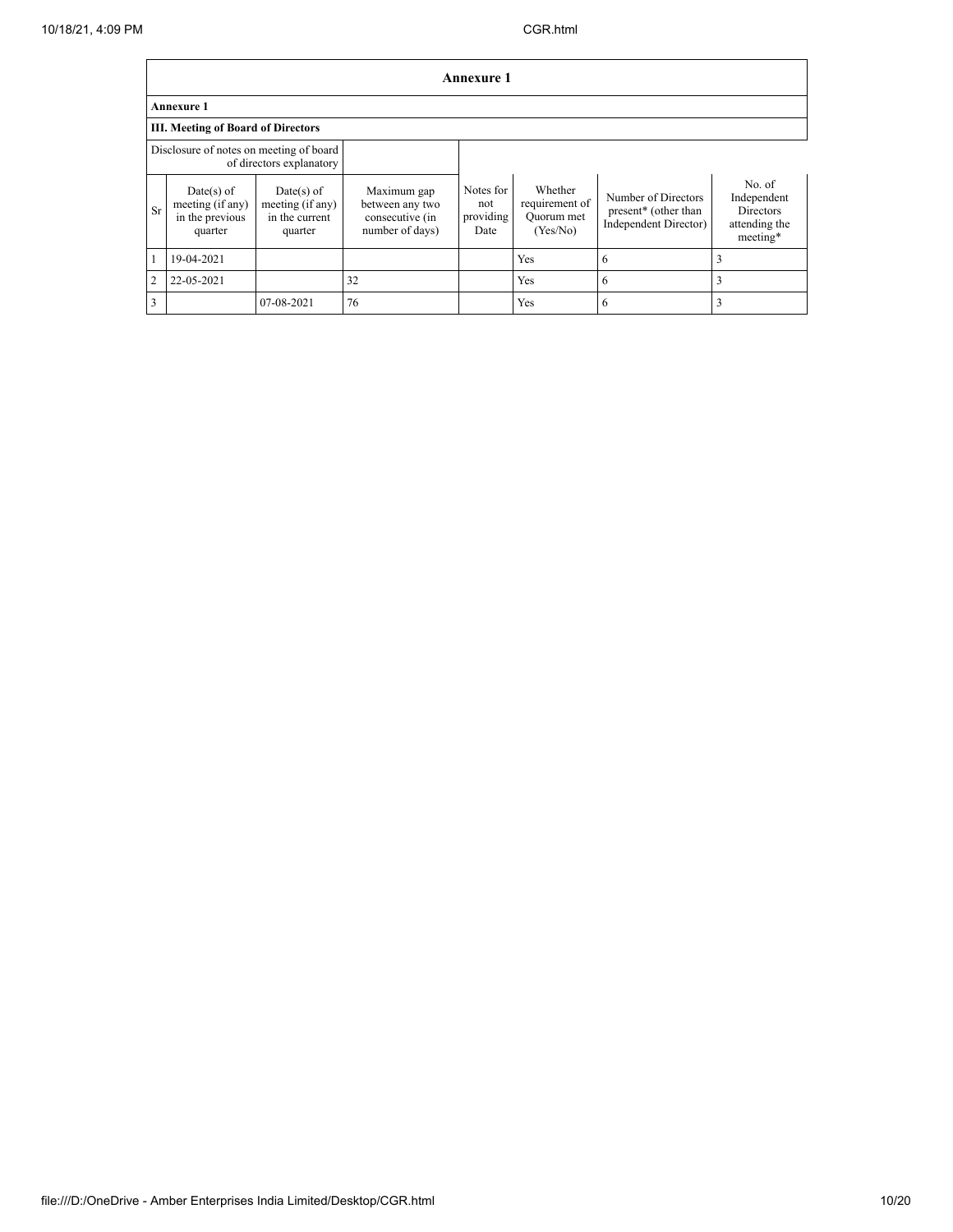|                | <b>Annexure 1</b>                                  |                                                                                                            |                                                                      |                               |                                       |                                                        |                                                                                      |                                                                           |  |  |  |
|----------------|----------------------------------------------------|------------------------------------------------------------------------------------------------------------|----------------------------------------------------------------------|-------------------------------|---------------------------------------|--------------------------------------------------------|--------------------------------------------------------------------------------------|---------------------------------------------------------------------------|--|--|--|
|                | <b>IV. Meeting of Committees</b>                   |                                                                                                            |                                                                      |                               |                                       |                                                        |                                                                                      |                                                                           |  |  |  |
|                |                                                    |                                                                                                            | Disclosure of notes on meeting of committees explanatory             |                               |                                       |                                                        |                                                                                      |                                                                           |  |  |  |
| Sr             | Name of<br>Committee                               | $Date(s)$ of meeting (Enter<br>dates of Previous quarter<br>and Current quarter in<br>chronological order) | Maximum gap<br>between any two<br>consecutive (in<br>number of days) | Name of<br>other<br>committee | Reson for<br>not<br>providing<br>date | Whether<br>requirement<br>of Quorum<br>met<br>(Yes/No) | Number of<br><b>Directors</b><br>present* (other<br>than<br>Independent<br>Director) | No. of<br>Independent<br><b>Directors</b><br>attending<br>the<br>meeting* |  |  |  |
| $\mathbf{1}$   | Nomination<br>and<br>remuneration<br>committee     | 19-04-2021                                                                                                 |                                                                      |                               |                                       | Yes                                                    | 1                                                                                    | 2                                                                         |  |  |  |
| $\overline{2}$ | Audit<br>Committee                                 | 22-05-2021                                                                                                 |                                                                      |                               |                                       | Yes                                                    | 1                                                                                    | 3                                                                         |  |  |  |
| 3              | Nomination<br>and<br>remuneration<br>committee     | 22-05-2021                                                                                                 |                                                                      |                               |                                       | Yes                                                    | 1                                                                                    | 3                                                                         |  |  |  |
| $\overline{4}$ | <b>Stakeholders</b><br>Relationship<br>Committee   | 22-05-2021                                                                                                 |                                                                      |                               |                                       | Yes                                                    | 2                                                                                    | 1                                                                         |  |  |  |
| 5              | Corporate<br>Social<br>Responsibility<br>Committee | 22-05-2021                                                                                                 |                                                                      |                               |                                       | Yes                                                    | 1                                                                                    | 3                                                                         |  |  |  |
| 6              | Audit<br>Committee                                 | 07-08-2021                                                                                                 |                                                                      |                               |                                       | Yes                                                    | 1                                                                                    | 3                                                                         |  |  |  |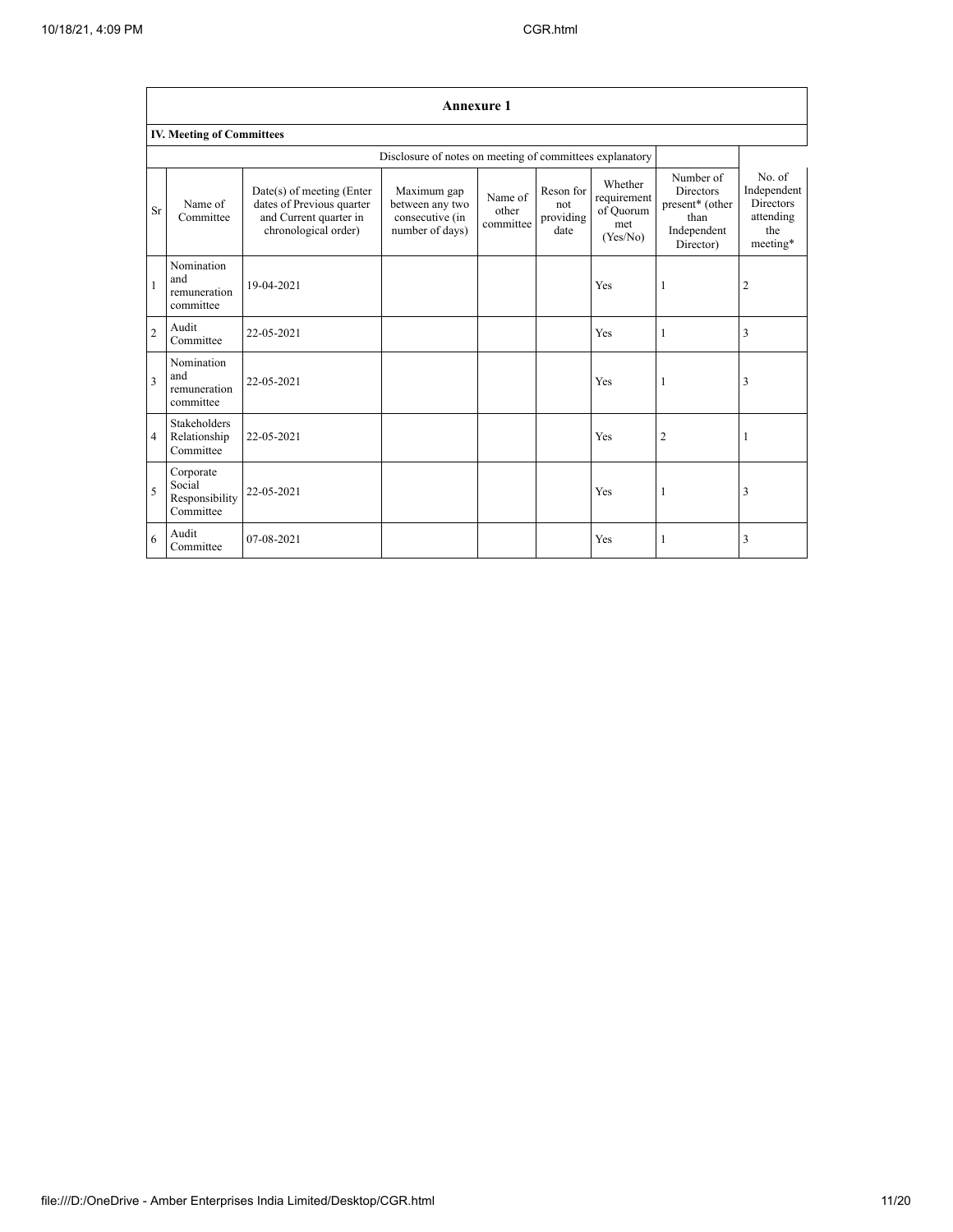|           | <b>Annexure 1</b>                         |                                                                                                            |                                                                      |                               |                                       |                                                        |                                                                                           |                                                                 |  |  |  |  |
|-----------|-------------------------------------------|------------------------------------------------------------------------------------------------------------|----------------------------------------------------------------------|-------------------------------|---------------------------------------|--------------------------------------------------------|-------------------------------------------------------------------------------------------|-----------------------------------------------------------------|--|--|--|--|
|           | <b>IV. Meeting of Committees</b>          |                                                                                                            |                                                                      |                               |                                       |                                                        |                                                                                           |                                                                 |  |  |  |  |
| <b>Sr</b> | Name of<br>Committee                      | $Date(s)$ of meeting (Enter<br>dates of Previous quarter<br>and Current quarter in<br>chronological order) | Maximum gap<br>between any two<br>consecutive (in<br>number of days) | Name of<br>other<br>committee | Reson for<br>not<br>providing<br>date | Whether<br>requirement<br>of Quorum<br>met<br>(Yes/No) | Number of<br>Directors<br>present <sup>*</sup> (other<br>than<br>Independent<br>Director) | No. of<br>Independent<br>Directors<br>attending the<br>meeting* |  |  |  |  |
|           | Stakeholders<br>Relationship<br>Committee | 07-08-2021                                                                                                 |                                                                      |                               |                                       | Yes                                                    |                                                                                           |                                                                 |  |  |  |  |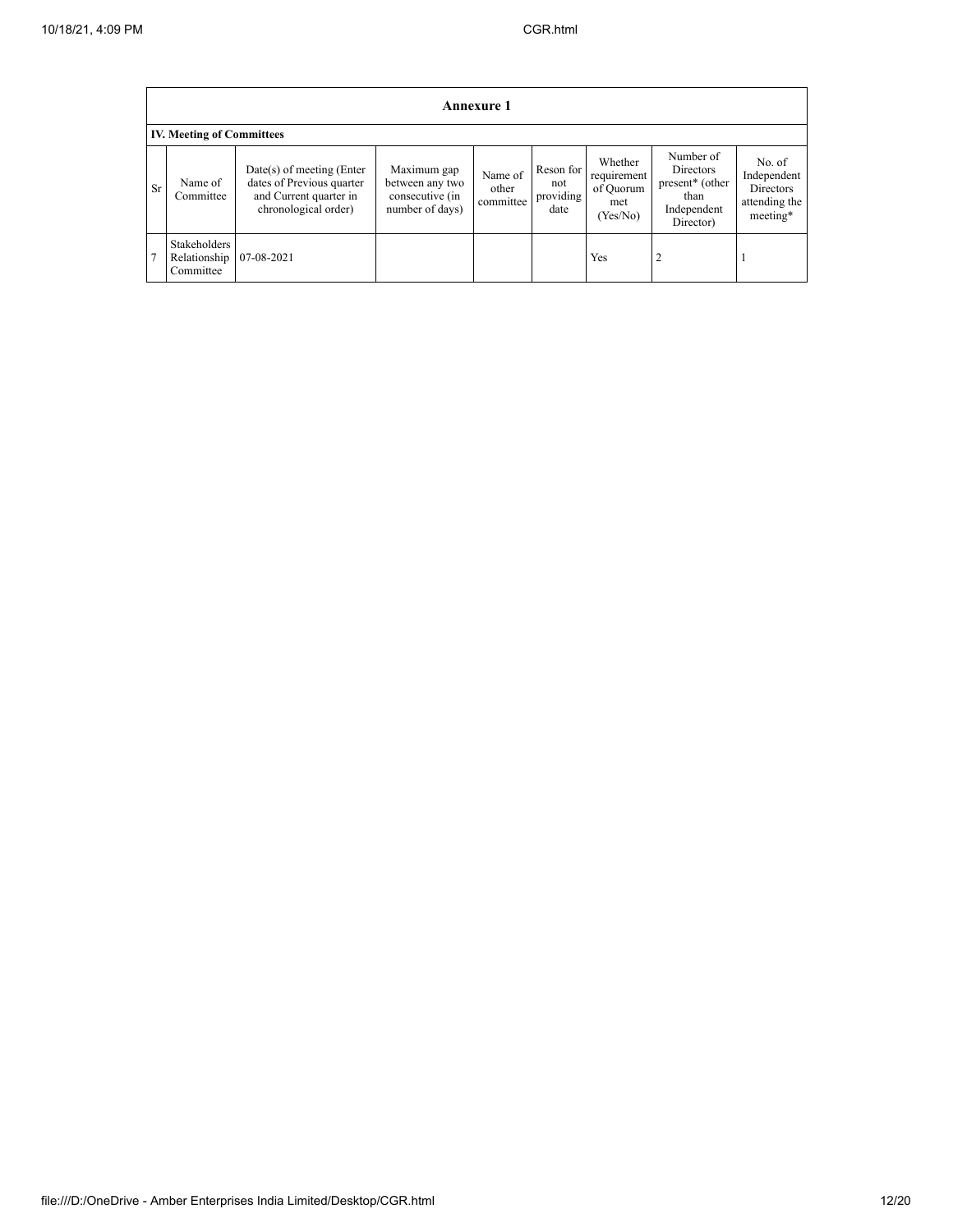F

|    | <b>Annexure 1</b>                                                                                         |                                  |                                                                    |  |
|----|-----------------------------------------------------------------------------------------------------------|----------------------------------|--------------------------------------------------------------------|--|
|    | V. Related Party Transactions                                                                             |                                  |                                                                    |  |
| Sr | Subject                                                                                                   | Compliance status<br>(Yes/No/NA) | If status is "No" details of non-<br>compliance may be given here. |  |
|    | Whether prior approval of audit committee obtained                                                        | Yes                              |                                                                    |  |
| 2  | Whether shareholder approval obtained for material RPT                                                    | NA                               |                                                                    |  |
| 3  | Whether details of RPT entered into pursuant to omnibus approval<br>have been reviewed by Audit Committee | Yes                              |                                                                    |  |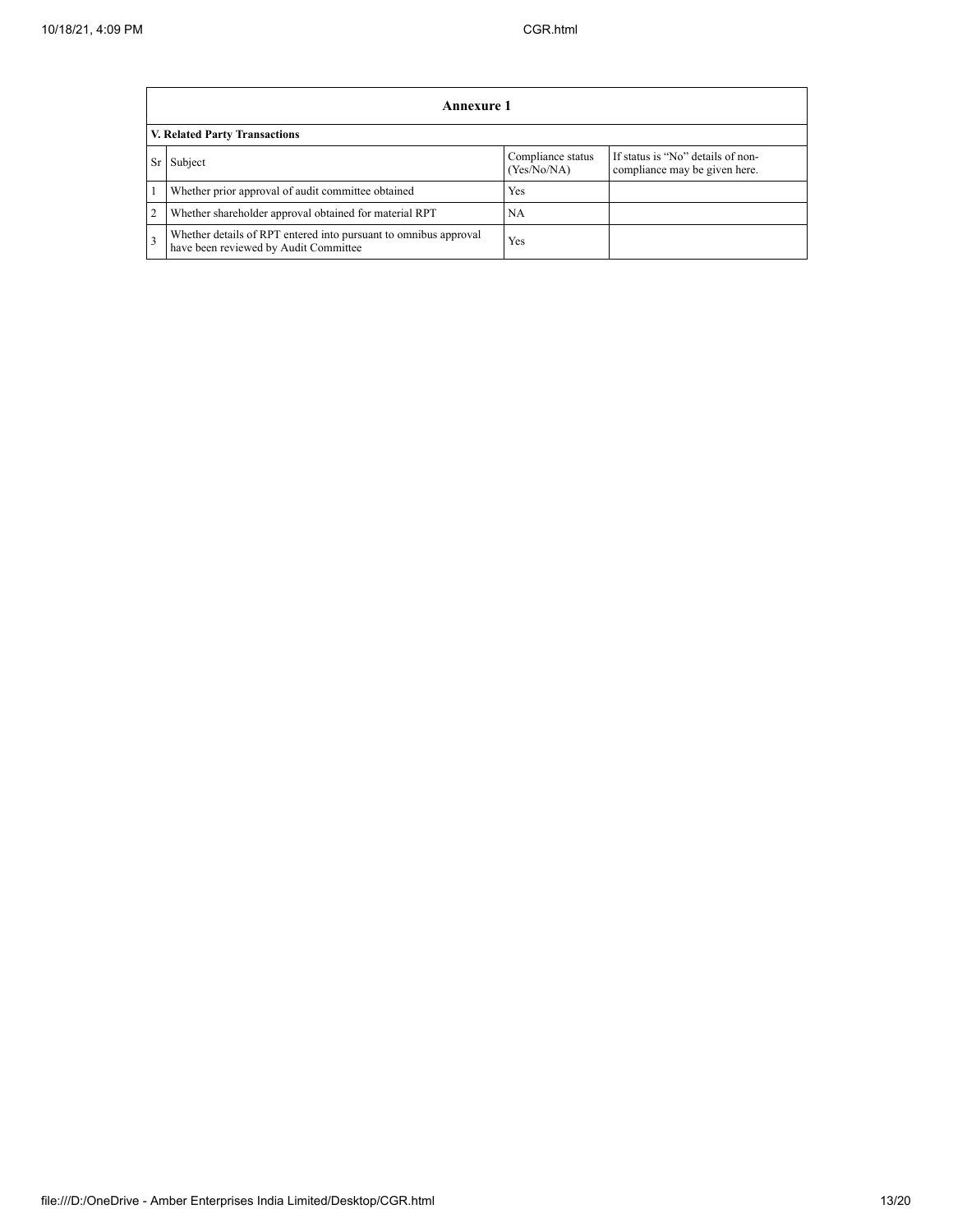|                          | <b>Annexure 1</b>                                                                                                                                                                                               |                               |  |  |  |
|--------------------------|-----------------------------------------------------------------------------------------------------------------------------------------------------------------------------------------------------------------|-------------------------------|--|--|--|
|                          | <b>VI. Affirmations</b>                                                                                                                                                                                         |                               |  |  |  |
| Sr                       | Subject                                                                                                                                                                                                         | Compliance<br>status (Yes/No) |  |  |  |
|                          | The composition of Board of Directors is in terms of SEBI (Listing obligations and disclosure requirements)<br>Regulations, 2015                                                                                | Yes                           |  |  |  |
| $\mathfrak{D}$           | The composition of the following committees is in terms of SEBI(Listing obligations and disclosure requirements)<br>Regulations, 2015 a. Audit Committee                                                        | Yes                           |  |  |  |
| $\overline{\mathbf{3}}$  | The composition of the following committees is in terms of SEBI(Listing obligations and disclosure requirements)<br>Regulations, 2015. b. Nomination & remuneration committee                                   | Yes                           |  |  |  |
| $\overline{4}$           | The composition of the following committees is in terms of SEBI(Listing obligations and disclosure requirements)<br>Regulations, 2015. c. Stakeholders relationship committee                                   | Yes                           |  |  |  |
| $\overline{\phantom{0}}$ | The composition of the following committees is in terms of SEBI(Listing obligations and disclosure requirements)<br>Regulations, 2015. d. Risk management committee (applicable to the top 500 listed entities) | Yes                           |  |  |  |
| 6                        | The committee members have been made aware of their powers, role and responsibilities as specified in SEBI<br>(Listing obligations and disclosure requirements) Regulations, 2015.                              | Yes                           |  |  |  |
| $\overline{7}$           | The meetings of the board of directors and the above committees have been conducted in the manner as specified in<br>SEBI (Listing obligations and disclosure requirements) Regulations, 2015.                  | Yes                           |  |  |  |
| 8                        | This report and/or the report submitted in the previous quarter has been placed before Board of Directors.                                                                                                      | Yes                           |  |  |  |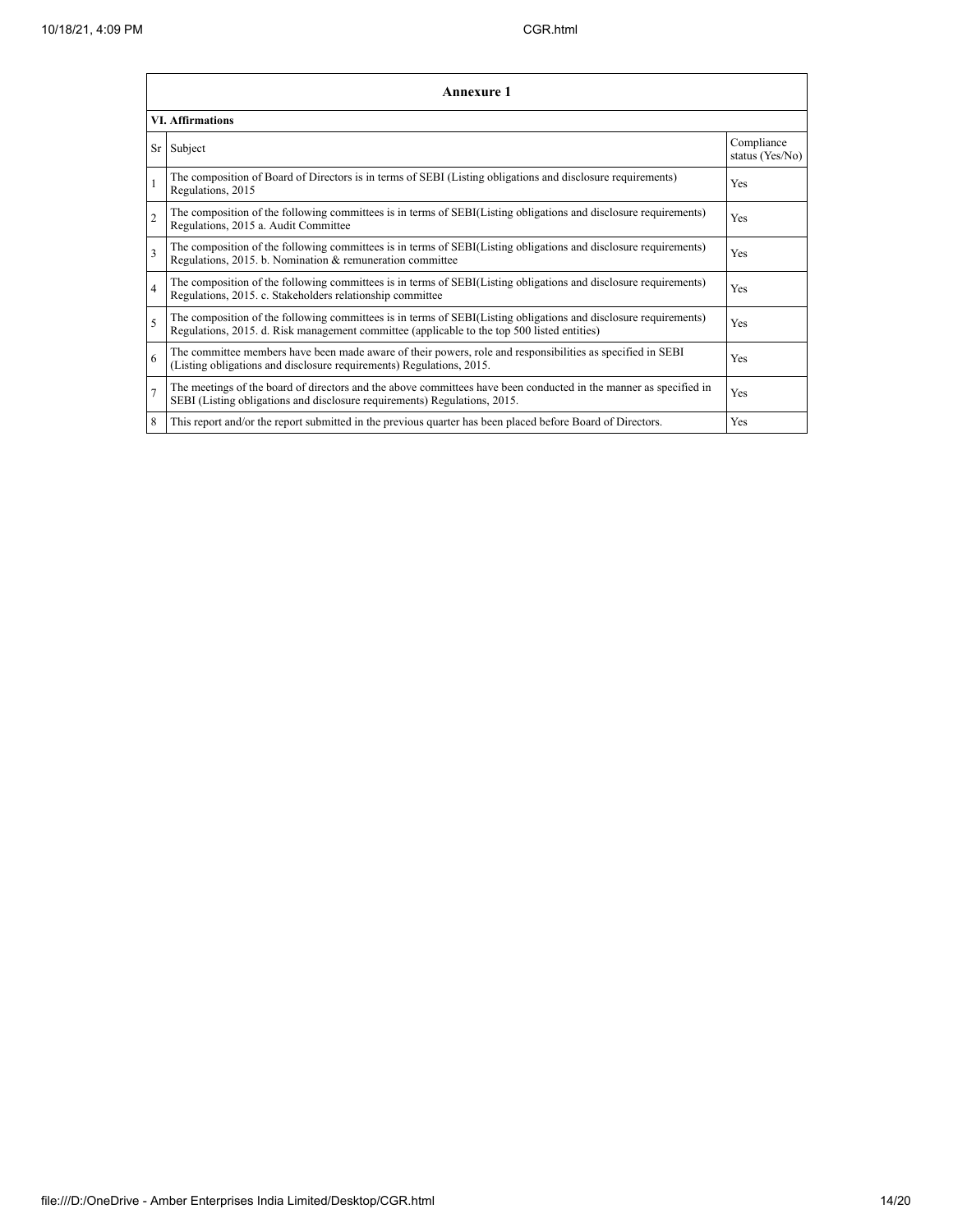$\mathbf{r}$ 

| <b>Annexure 1</b> |                   |                                          |
|-------------------|-------------------|------------------------------------------|
| ∣ Sr              | Subject           | Compliance status                        |
|                   | Name of signatory | KONICA YADAV                             |
|                   | Designation       | Company Secretary and Compliance Officer |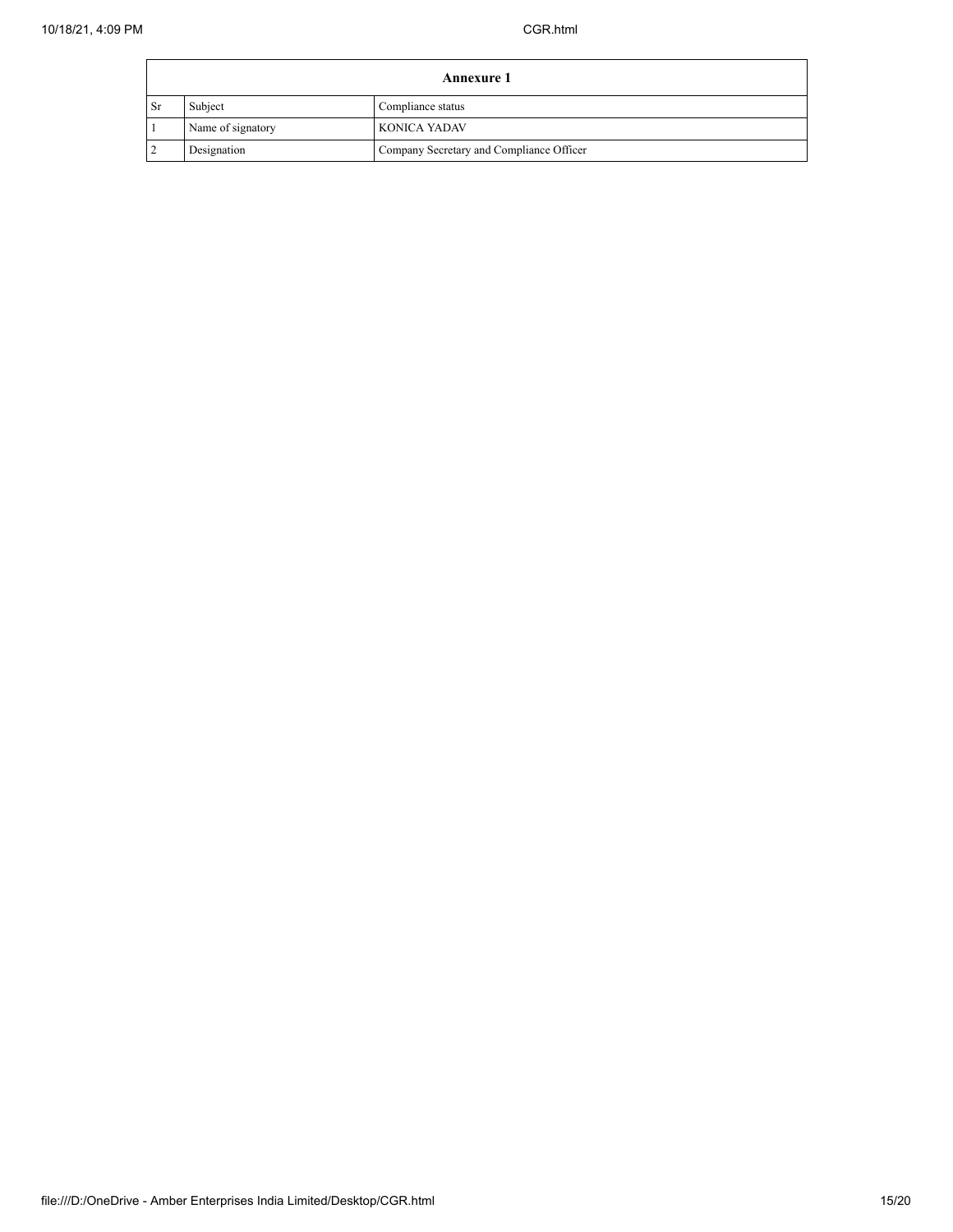|                | Annexure III                                                                                                                                                                         |                                              |                                     |                                                                      |
|----------------|--------------------------------------------------------------------------------------------------------------------------------------------------------------------------------------|----------------------------------------------|-------------------------------------|----------------------------------------------------------------------|
|                | <b>III.</b> Affirmations                                                                                                                                                             |                                              |                                     |                                                                      |
| <b>Sr</b>      | Particulars                                                                                                                                                                          | Regulation<br>Number                         | Compliance<br>status<br>(Yes/No/NA) | If status is "No" details of<br>non-compliance may be<br>given here. |
| 1              | Copy of the annual report including balance sheet, profit and loss account,<br>directors report, corporate governance report, business responsibility<br>report displayed on website | 46(2)                                        | <b>Yes</b>                          |                                                                      |
| $\overline{2}$ | Presence of Chairperson of Audit Committee at the Annual General<br>Meeting                                                                                                          | 18(1)(d)                                     | <b>Yes</b>                          |                                                                      |
| 3              | Presence of Chairperson of the nomination and remuneration committee at<br>the annual general meeting                                                                                | 19(3)                                        | <b>Yes</b>                          |                                                                      |
| $\overline{4}$ | Presence of Chairperson of the Stakeholder Relationship committee at the<br>annual general meeting                                                                                   | 20(3)                                        | <b>Yes</b>                          |                                                                      |
| 5              | Whether "Corporate Governance Report" disclosed in Annual Report                                                                                                                     | $34(3)$ read with<br>para C of<br>Schedule V | <b>Yes</b>                          |                                                                      |
|                | Any other information to be provided                                                                                                                                                 |                                              |                                     |                                                                      |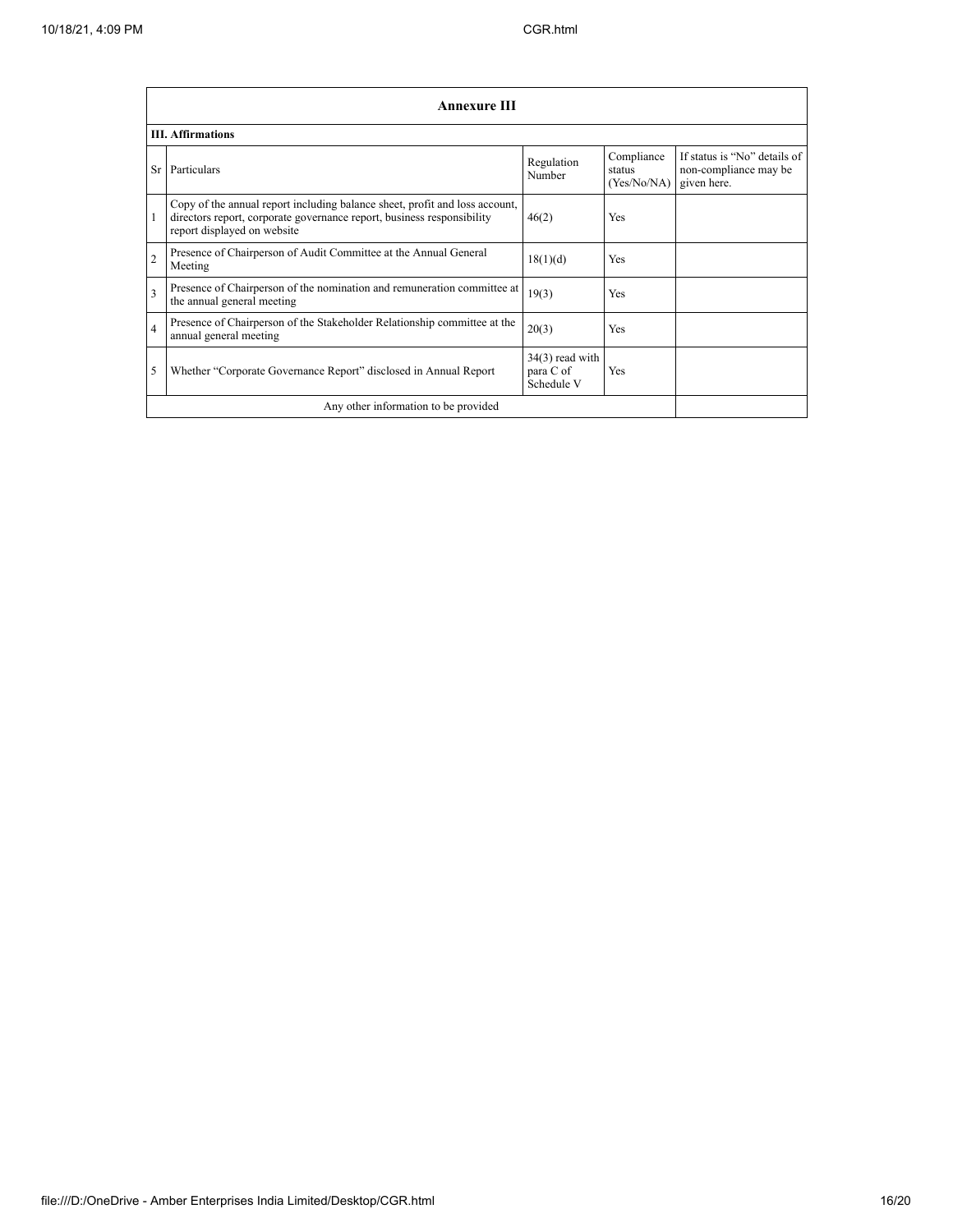|                | <b>Annexure III</b> |                                          |  |
|----------------|---------------------|------------------------------------------|--|
|                | Name of signatory   | Konica Yadav                             |  |
| $\overline{2}$ | Designation         | Company Secretary and Compliance Officer |  |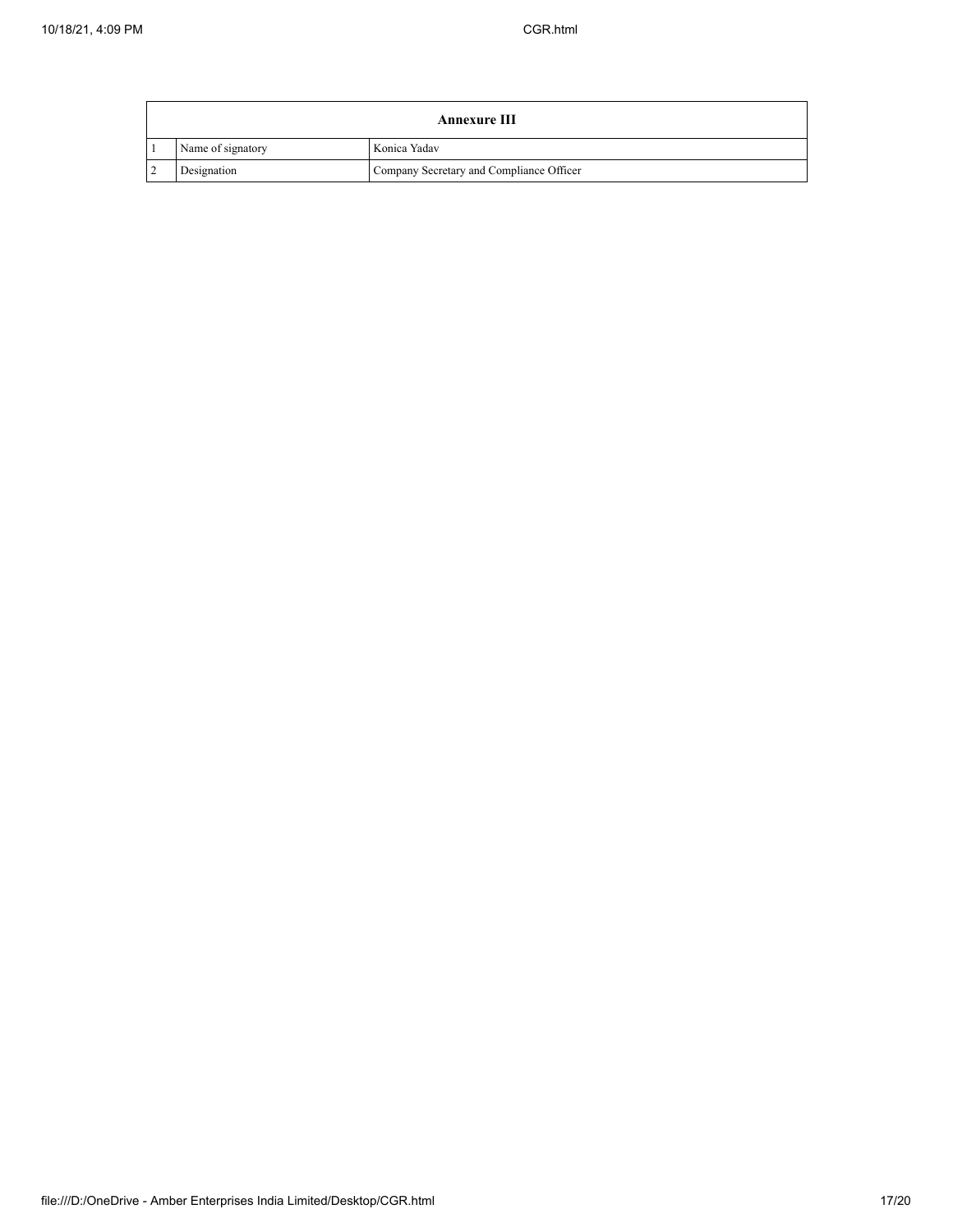| <b>Additional Half yearly Disclosure</b>                                                                                                                                                                                                                                                                                                                                                                                                                  |                                                |                                                                       |                                                                                                 |
|-----------------------------------------------------------------------------------------------------------------------------------------------------------------------------------------------------------------------------------------------------------------------------------------------------------------------------------------------------------------------------------------------------------------------------------------------------------|------------------------------------------------|-----------------------------------------------------------------------|-------------------------------------------------------------------------------------------------|
| Applicability of disclosure                                                                                                                                                                                                                                                                                                                                                                                                                               | Applicable                                     |                                                                       |                                                                                                 |
| Reason for Non Applicability                                                                                                                                                                                                                                                                                                                                                                                                                              | Textual Information(1)                         |                                                                       |                                                                                                 |
| I. Disclosure of Loans/ guarantees/comfort letters /securities etc.refer note below                                                                                                                                                                                                                                                                                                                                                                       |                                                |                                                                       |                                                                                                 |
| (A) Any loan or any other form of debt advanced by the listed entity directly or indirectly to                                                                                                                                                                                                                                                                                                                                                            |                                                |                                                                       |                                                                                                 |
| Entity                                                                                                                                                                                                                                                                                                                                                                                                                                                    | Aggregate amount advanced during six<br>months | Balance<br>outstanding<br>at the end of<br>six months                 |                                                                                                 |
| Promoter or any other entity controlled by them                                                                                                                                                                                                                                                                                                                                                                                                           | $\overline{0}$                                 | $\mathbf{0}$                                                          |                                                                                                 |
| Promoter Group or any other entity controlled by them                                                                                                                                                                                                                                                                                                                                                                                                     | $\mathbf{0}$                                   | $\mathbf{0}$                                                          |                                                                                                 |
| Directors (including relatives) or any other entity controlled<br>by them                                                                                                                                                                                                                                                                                                                                                                                 | $\alpha$                                       | $\mathbf{0}$                                                          |                                                                                                 |
| KMPs or any other entity controlled by them                                                                                                                                                                                                                                                                                                                                                                                                               | $\theta$                                       | 1523038.03                                                            |                                                                                                 |
| (B) Any guarantee / comfort letter (by whatever name called) provided by the listed entity directly or<br>indirectly, in connection with any loan(s) or any other form of debt availed By<br>Entity                                                                                                                                                                                                                                                       | Type (guarantee, comfort letter etc.)          | Aggregate<br>amount of<br>issuance<br>during six<br>months            | Balance<br>outstanding at the<br>end of six<br>months(taking into<br>account any<br>invocation) |
| Promoter or any other entity controlled by them                                                                                                                                                                                                                                                                                                                                                                                                           | $\overline{0}$                                 | $\mathbf{0}$                                                          | 0                                                                                               |
| Promoter Group or any other entity controlled by them                                                                                                                                                                                                                                                                                                                                                                                                     | $\mathbf{0}$                                   | $\overline{0}$                                                        | $\mathbf{0}$                                                                                    |
| Directors (including relatives) or any other entity controlled<br>by them                                                                                                                                                                                                                                                                                                                                                                                 | $\overline{0}$                                 | $\mathbf{0}$                                                          | $\boldsymbol{0}$                                                                                |
| KMPs or any other entity controlled by them                                                                                                                                                                                                                                                                                                                                                                                                               | $\overline{0}$                                 | $\overline{0}$                                                        | $\boldsymbol{0}$                                                                                |
| (C) Any security provided by the listed entity directly or indirectly, in connection with any loan(s) or any<br>other form of debt availed by                                                                                                                                                                                                                                                                                                             |                                                |                                                                       |                                                                                                 |
| Entity                                                                                                                                                                                                                                                                                                                                                                                                                                                    | Type of security (cash, shares etc.)           | Aggregate<br>value of<br>security<br>provided<br>during six<br>months | Balance<br>outstanding at the<br>end of six months                                              |
| Promoter or any other entity controlled by them                                                                                                                                                                                                                                                                                                                                                                                                           | $\overline{0}$                                 | $\mathbf{0}$                                                          | $\mathbf{0}$                                                                                    |
| Promoter Group or any other entity controlled by them                                                                                                                                                                                                                                                                                                                                                                                                     | $\overline{0}$                                 | $\overline{0}$                                                        | $\boldsymbol{0}$                                                                                |
| Directors (including relatives) or any other entity controlled<br>by them                                                                                                                                                                                                                                                                                                                                                                                 |                                                | $\bf{0}$                                                              | $\boldsymbol{0}$                                                                                |
| KMPs or any other entity controlled by them                                                                                                                                                                                                                                                                                                                                                                                                               | $\overline{0}$                                 | 0                                                                     | $\boldsymbol{0}$                                                                                |
| (D) Additional Information                                                                                                                                                                                                                                                                                                                                                                                                                                |                                                |                                                                       | Textual<br>Information $(2)$                                                                    |
| <b>II. Affirmations</b>                                                                                                                                                                                                                                                                                                                                                                                                                                   |                                                |                                                                       |                                                                                                 |
| Affirmations                                                                                                                                                                                                                                                                                                                                                                                                                                              |                                                | Compliance<br><b>Status</b>                                           | Company Remarks                                                                                 |
| All loans (or other form of debt), guarantees, comfort letters (by whatever name called) or securities in<br>connection with any loan(s) (or other form of debt) given directly or indirectly by the listed entity to<br>Textual<br>promoter(s), promoter group, director(s) (including their relatives), key managerial personnel<br>Yes<br>(including their relatives) or any entity controlled by them are in the economic interest of the<br>company. |                                                |                                                                       | Information(3)                                                                                  |
| Name                                                                                                                                                                                                                                                                                                                                                                                                                                                      | Sudhir Goyal                                   |                                                                       |                                                                                                 |
| Designation                                                                                                                                                                                                                                                                                                                                                                                                                                               | CFO                                            |                                                                       |                                                                                                 |
| Place                                                                                                                                                                                                                                                                                                                                                                                                                                                     | Gurugram                                       |                                                                       |                                                                                                 |
| Date                                                                                                                                                                                                                                                                                                                                                                                                                                                      | 18-10-2021                                     |                                                                       |                                                                                                 |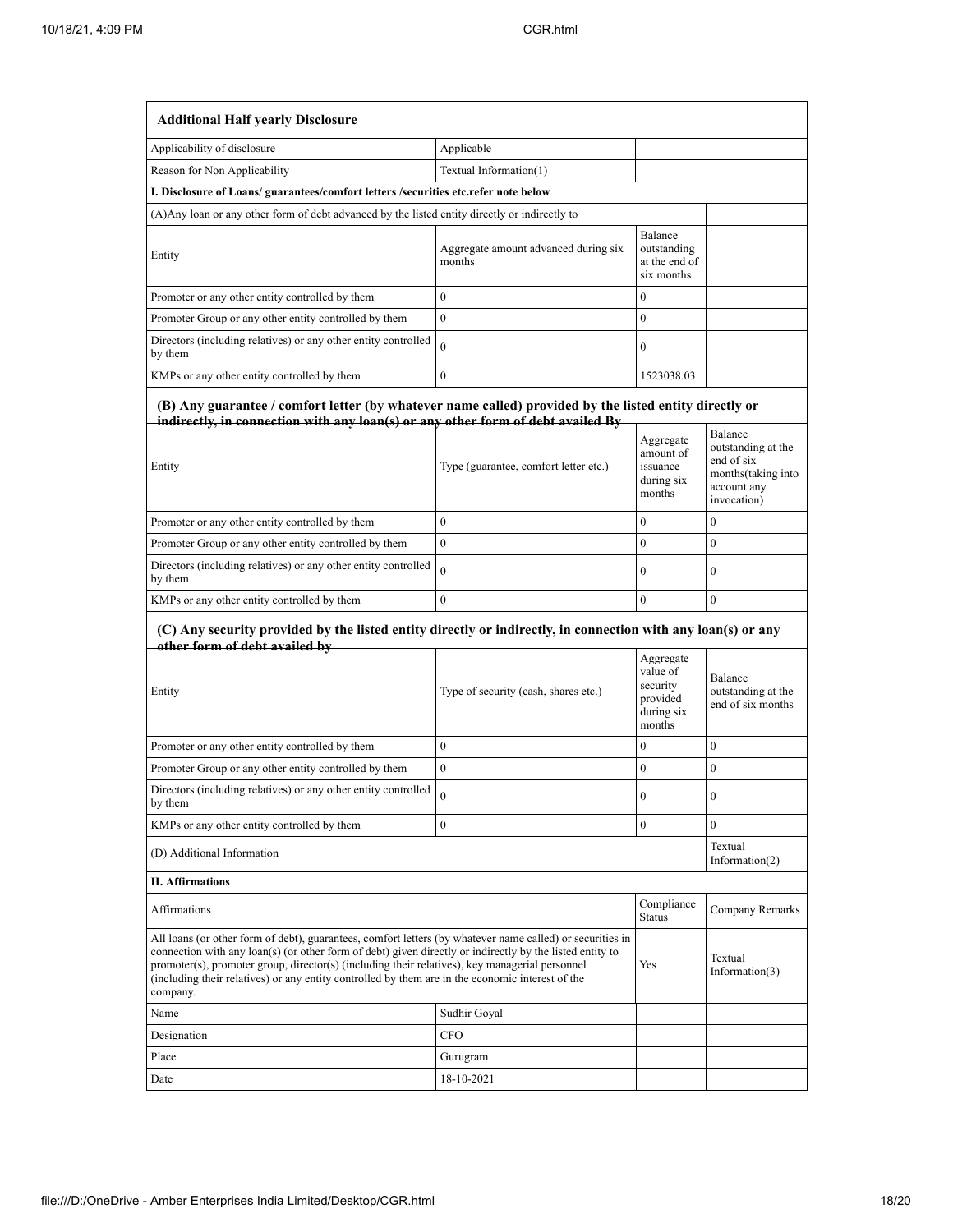| <b>Signatory Details</b> |                                          |
|--------------------------|------------------------------------------|
| Name of signatory        | Konica Yadav                             |
| Designation of person    | Company Secretary and Compliance Officer |
| Place                    | Gurugram                                 |
| Date                     | 18-10-2021                               |